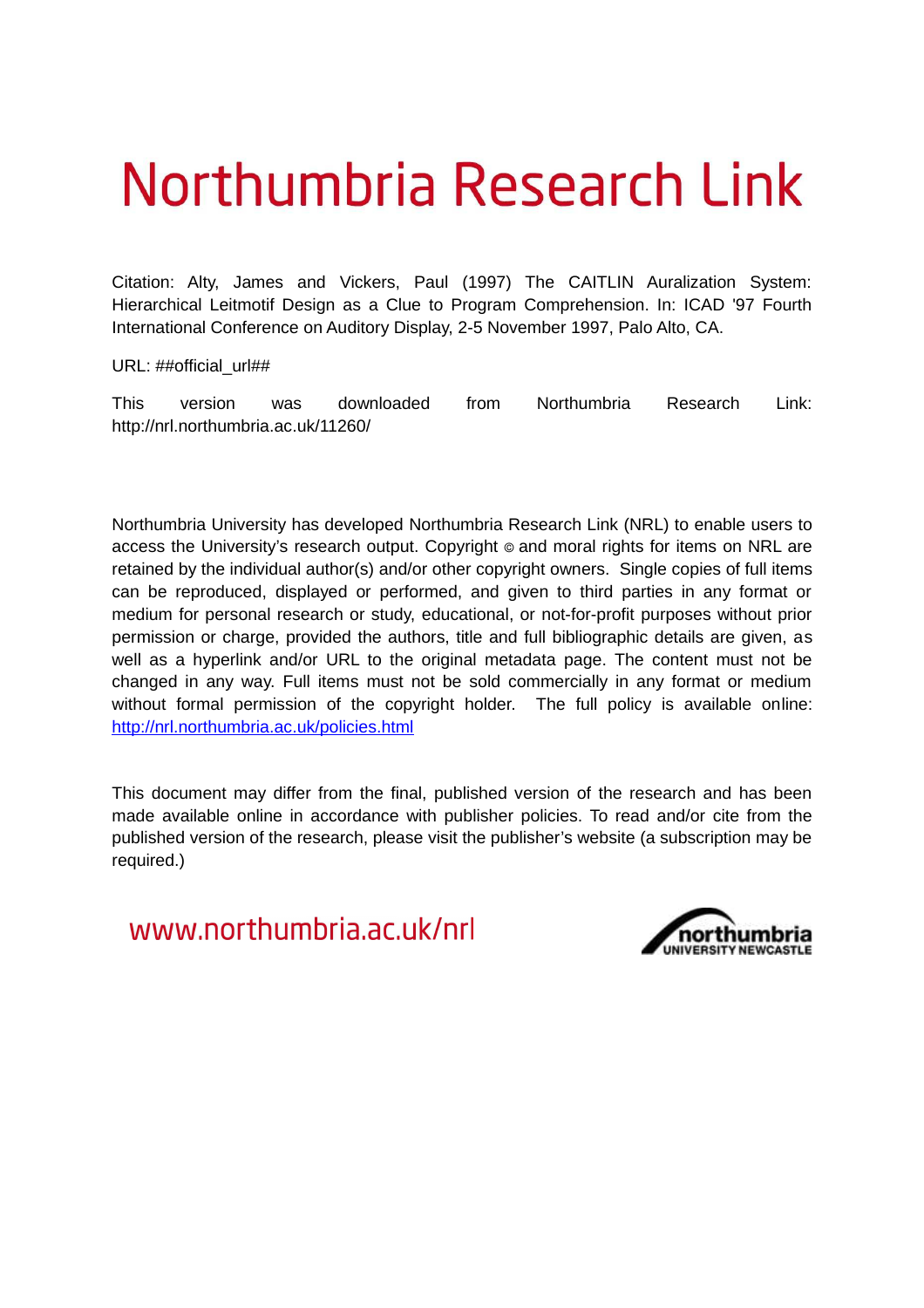# **The CAITLIN Auralization System: Hierarchical Leitmotif Design as a Clue to Program Comprehension**

*James L. Alty* LUTCHI Research Centre Department of Computer Studies Loughborough University Loughborough LE11 3TU, UK j.l.alty@lboro.ac.uk

*Paul Vickers* School of Computing and Mathematical Sciences Liverpool John Moores University Byrom Street Liverpool L3 3AF, UK p.vickers@livjm.ac.uk

# **ABSTRACT**

Early experiments have suggested that program auralization can convey information about program structure [8]. Languages like Pascal contain classes of construct that are similar in nature allowing hierarchical classification of their features. This taxonomy can be reflected in the design of musical signatures which are used within the CAITLIN program auralization system. Experiments using these hierarchical leitmotifs indicate whether or not their similarities can be put to good use in communicating information about program structure and state. (Note, at time of going to press experimental results could not be included. These will be presented at the conference and included later.)

#### **KEYWORDS**

 $\overline{a}$ 

Auralization, visualization, music.

# **INTRODUCTION**

The CAITLIN pre-processor<sup>1</sup> [8] provides musical auralizations of Turbo® Pascal programs. The system adds calls to library routines to a copy of a program source. These routines generate the musical auralizations which are played via MIDI on a Boss DS-330 multi-timbral synthesiser. Some arguments for using musical techniques have been discussed more elsewhere [1, 2, 8], but in summary:

• Western musical structures, whether by independent evolution or by cultural imposition [7], are widely accepted across the world.

- The information contained in a large scale musical work approaches that of a moving video (a typical audio CD contains hundreds of megabytes). The potential exists for using music to successfully transmit complex information.
- Music forms a large part of peoples' daily lives. It can be very memorable and durable. Most people are reasonably familiar with the language of music in their own culture.
- Music involves the simultaneous transmission of a set of complex ideas related over time, within an established semantic framework. Often, the job of a composer is to use musical resources and techniques to enable a listener to successfully disambiguate such information (although sometimes composers intentionally introduce ambiguity to add interest and depth to their music).
- Music may offer an important communication channel for blind or partially-sighted users.

Our perception of music is primarily temporal, that is, we more readily perceive those features between which there are temporal relationships [11]. It has been observed that when listening to music we tend to perceive it not as an arbitrary sequence of note durations but as a temporal structure in which notes are grouped into various kinds of units [6]. Two features of temporal musical structure, *succession* and *overlap* [11] have analogues in the program domain: sequence and construct nesting. Also, as the structure of music (like that of programs) is multi-levelled [11] and given that the events of an executing program occur in a time-ordered framework, it would seem sensible to attempt to map program events to musical ones. For instance, the musical sonata form provides an *exposition*, *development* and *recapitulation* which could map to the initialization, execution-body and finalisation sections of a typical program and its subprograms.

It has been suggested by Hotchkiss and Wampler [4] that music lends itself well to experiencing data and events subjectively. This, they claim, would give us a greater sense of participation or of being inside a function than is possible

<sup>1</sup> http://www.cms.livjm.ac.uk/www/homepage/cmspvick/caitlin/caitlin.htm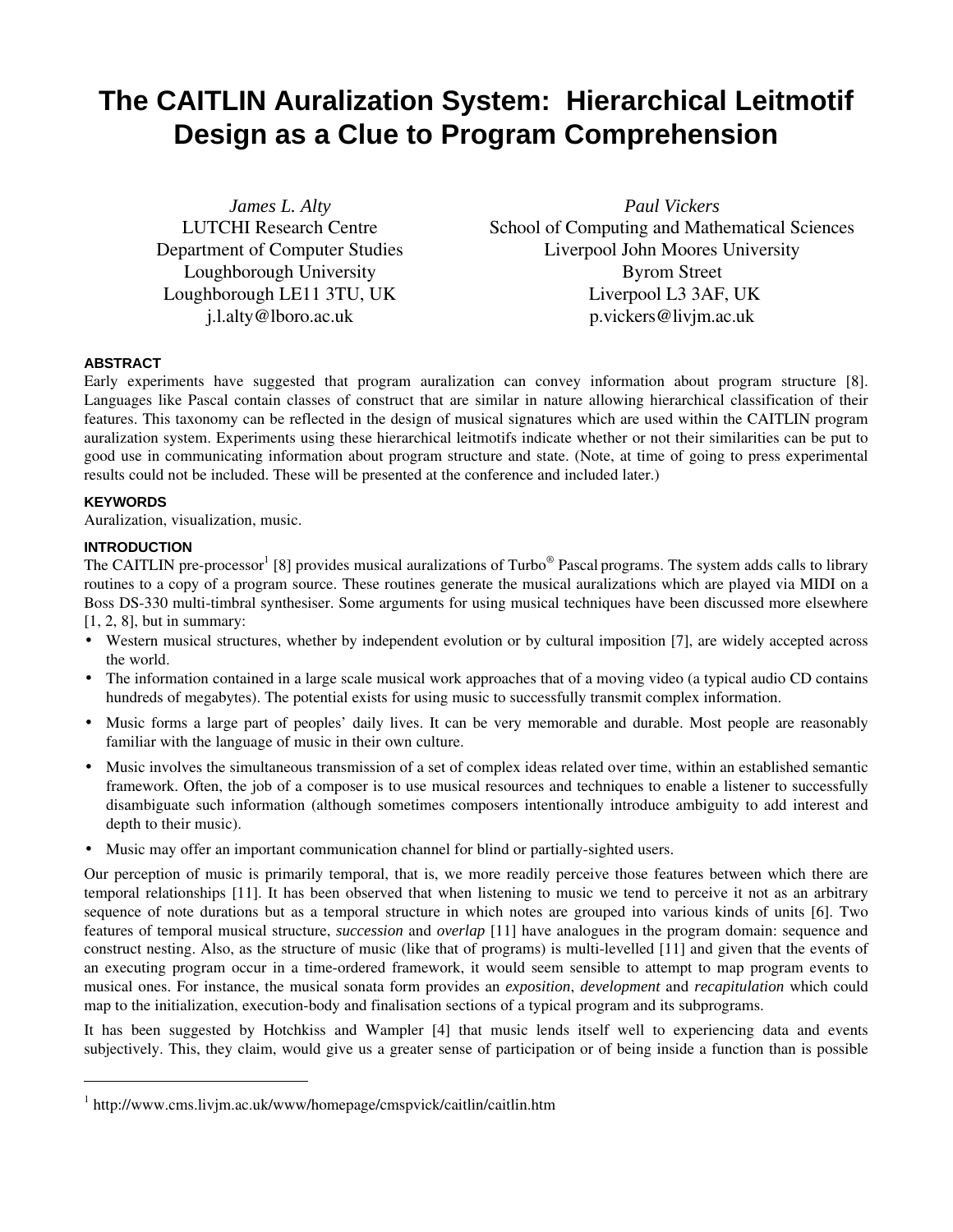using more objective numerical representations. They rather boldly suggest that the sound of an executing program is an "*interesting example of the symphonies that may underlie the running of virtually every computer code.*"

In the prototype CAITLIN system, auralizations are effected at the construct level. That is, only the major Pascal constructs (loops and selections) are assigned musical representations. The ultimate aim of the project is to construct a musical debugging environment to assist novice programmers. But before this can be done it must be determined whether music is a useful communication medium in program comprehension. For the purposes of the current work the focus has been deliberately constrained to include only the major constructs and structural features of the computer program. Even with this limitation a measure of success has already been achieved in using the auralizations to help locate bugs in short programs [2].

# **POINTS OF INTEREST**

CAITLIN uses the notion of the point of interest (POI) in its auralizations. We defined the POI as "*a feature of a construct, the details of which are of interest to the programmer during execution*" [8]. Each POI is represented by a musical device or leitmotif. In music a leitmotif is a recurring theme associated with a particular thought or character. In the first CAITLIN prototype the leitmotifs, whilst musical in structure, were largely arbitrary in their design, the only consideration being to make each one distinct from the others to avoid ambiguity.

As a starting point this approach was successful, but was limited in that a program's entire auralization did not have a unifying musical structure. Indeed, different constructs could be assigned to different musical scales. The effect was akin to using fragments of separate songs with different meters and musical keys as opposed to passages from a single musical piece linked by a common time signature, tempo and key. The purpose of the current work was to develop a more unified approach to leitmotif design to impose a more formal structure on the musical auralizations.

# **PREVIOUS RESULTS**

A previous experiment [8] suggested that programmers could follow the execution of simple programs by listening to their auralizations. Furthermore, they were able to describe the structure of the programs from the information presented by the auralizations. However, a number of limitations in the implementation of the auralizations were highlighted which detracted from the overall effectiveness of the system. These included:

- failure to auralize all POIs of a construct which led to ambiguity;
- poorly designed leitmotifs which led to some failures in subjects' identification of constructs;
- arbitrariness of leitmotif design led to poor association and recall in some subjects causing the same leitmotif to be identified as different constructs on different occasions.

#### **PROGRAM FEATURES AND REDESIGN OF LEITMOTIFS**

Having achieved a measure of success with simplistic musical devices we concentrated on the details of leitmotif design with a view to making the auralizations more integrated and unified.

Programming languages offer the programmer a range of tools for achieving similar ends. Pascal provides three iteration constructs—WHILE, REPEAT and FOR. Each allows iterative execution of code but differs from the others in the way the looping is controlled. So, the three loop constructs are different but share certain characteristics. Similarity is also found in the selection statements. IF, IF…ELSE, CASE and CASE…ELSE provide for selective execution of statements but use different mechanisms to accomplish it.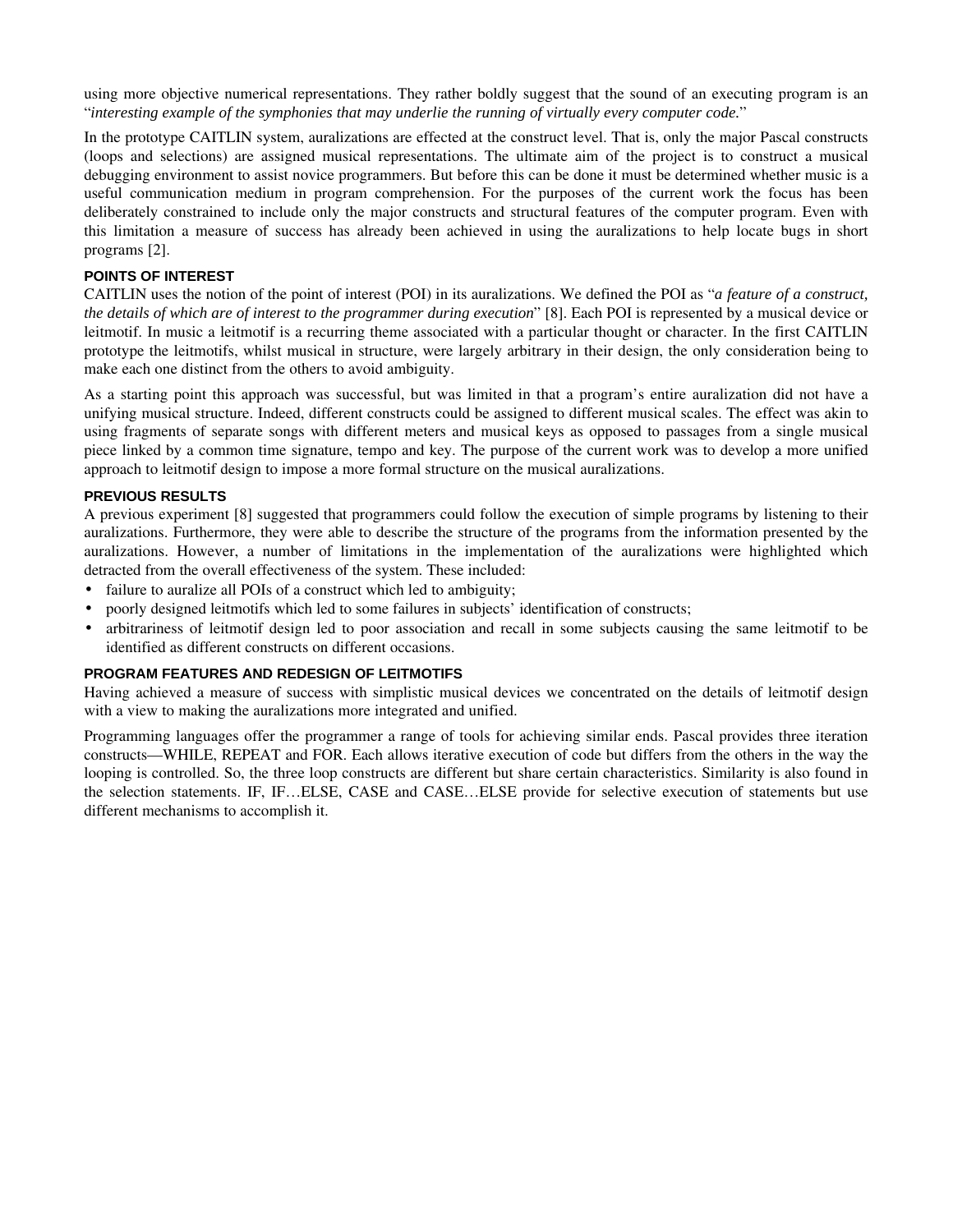

Figure 1: Taxonomy for leitmotif design

So, there is a taxonomy of constructs implicit in the language. The motivation behind the redesigned leitmotifs was to attempt to model this hierarchy musically. In this way there would be a theme denoting iteration and another theme to denote selection. Within each, variations of the theme would be used to represent the individual constructs. All selections would thus sound similar but entirely different from the loop constructs. Figure 1 shows how the selection and iteration constructs of Pascal are organised and how this structure might be modelled in a hierarchical leitmotif design.

The approach taken was to use a chord-based motif for the iterations and a melodic device for the selections. For the two classes of construct there are three fundamental points of interest that require auralization: entry to the construct, execution of the construct's body and exit from the construct. The entry and exit POIs are obviously related as the pair serves to parenthesize the construct. Therefore, these two POIs are modelled by related leitmotifs where the exit motif provides closure for the entry theme. Figure 2 gives the generic selection theme. There is a rising scale signifying entry to the selection construct and a descending scale denoting exit. The underlying theme was reworked for each of the individual selection constructs. This was accomplished by changing the rhythmic patterns of the theme for each leitmotif.



Figure 2: General selection theme

The motif for the simple IF statement (i.e., an IF without an ELSE path) is given as Figure 3. We observe the same basic melodic theme but with a modified rhythm.



Figure 3: Simple IF statement

The general iteration is given as Figure 4. which shows a simple chord progression of tonic to tonic (I-I) to denote entry to and exit from the loop construct.



Figure 4: General iteration theme

The FOR loop's variation is shown in Figure 5. We see the overall progression retained but with some additional chords and rhythmical variations. More chords are added to represent the loop bodies (q.v.) leading to quite distinct chord progressions for each loop construct (although each begins and ends on the tonic).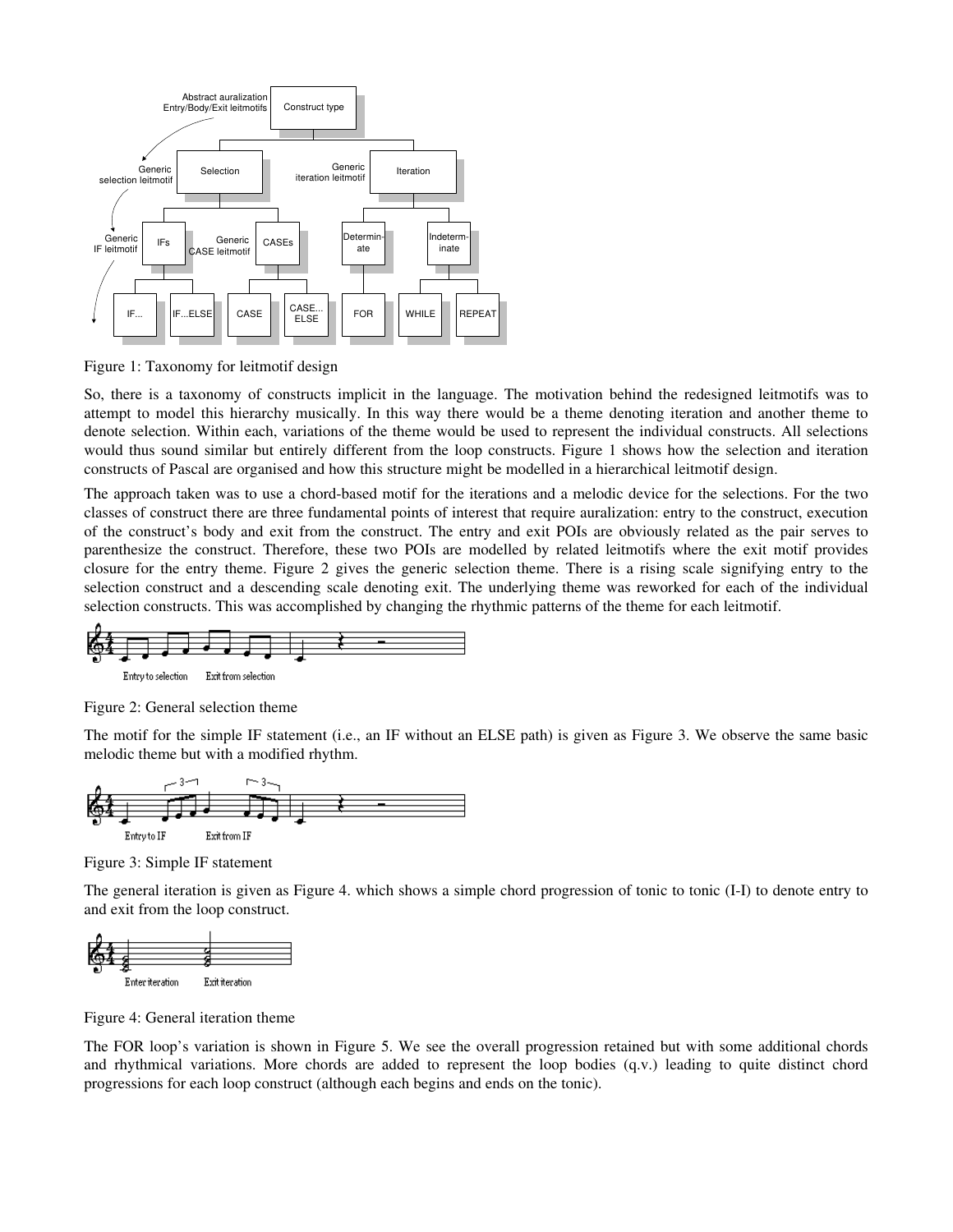

Figure 5: FOR statement theme

In all cases it is important to try to keep the motifs as short as possible while maintaining the ability to generate expectancies [3] of resolution in the mind of the listener. Lessons learned about transition probabilities [9, 11] should assist in the development of more formal guidelines for motif construction.

#### **CONSTRUCT BODIES**

The principle of construct similarity was used in the design of motifs for the construct bodies. IF and IF…ELSE involve evaluation of Boolean expressions. Iterations use the value of a Boolean expression to control the repeated execution of a group of statements. We represented Boolean evaluations by using a motif in a major key for true results and minor keys for false results. The justification for this seemingly arbitrary choice is that at the top level, the diatonic major and minor modes provide a convenient mapping for the ordinal set of Boolean values (false and true). A potential danger lies in our tendency to associate music in major keys with happiness and the minor modes with sadness. We may subconsciously equate a Boolean true (major) as being 'good' whilst seeing the false as bad (minor). But for the continued execution of the REPEAT loop, the Boolean expression must be false. However, if the major mode is used as the assumed default then this accords with the tendency of adult western listeners to default to a major mode in the absence of information to the contrary [10]. The fact that the REPEAT loop requires a Boolean false (or diatonic minor) to continue its iteration merely serves to highlight the difference in logic between it and the WHILE construct. The mapping of true to major and false to minor has been incorporated in the various points of interest of the constructs. Figure 6 shows the auralization of a simple IF statement whose conditional expression yields true.



Figure 6: IF statement yielding 'true'

Figure 7 shows the same statement but this time the expression yields false. Notice how the exit motif is also changed to a minor key to reinforce this. Similar devices are used in IF…ELSE and CASE.



Figure 7: IF statement yielding 'False'

As a loop implies the construct's persistence over time a background drone is added to the iterations' bodies to reinforce in the listener's mind that everything that is happening is doing so *within* a loop. We need to know when the individual loop iterations occur and when the controlling Boolean expression is evaluated. For the REPEAT and WHILE loops a simple major/minor chord device is used when the loop condition is tested; this will be heard immediately after entry to the WHILE loop, but after the iterated statements for the REPEAT loop. Each time one of these chord devices is heard we know that the loop has reached its decision point. The null WHILE loop (where the terminating condition is true upon entry) would thus be heard as a sequence of entry motif followed by minor chord motif for condition evaluation followed by the exit motif.

The FOR loop is count-controlled, a loop invariant taking incremental steps from a starting value to an end value. To denote this stepping up (or down) of the invariant, the pitch of the drone in the FOR loop is increased (or decreased for the FOR…DOWNTO) by one diatonic step with each repetition.

#### **VARIATIONS ON A THEME**

This idea of variations on a theme ensures that all selections sound like each other but can be distinguished by their individual mutations of the class motif. The reason for doing this is not simply one of organizational convenience, although such categorization can be useful cognitively; applying these techniques provides us with a means of program comprehension at different levels of abstraction and also with a way of conveying spatial information temporally. The abstraction is achieved because one can choose to listen to a program's auralization in terms of its overall structure (e.g. a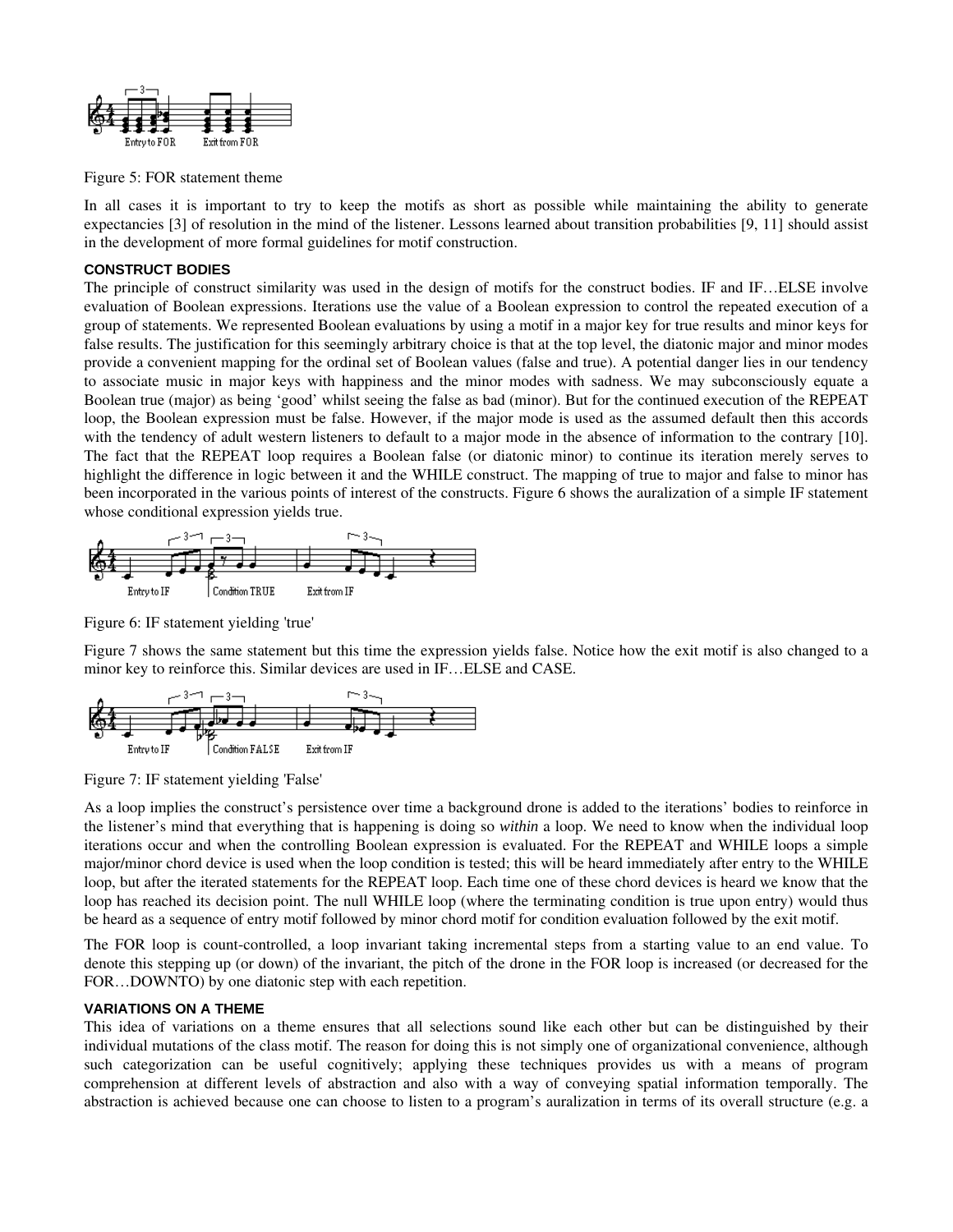selection followed by a loop etc.) or in terms of its details (e.g., an IF…ELSE followed by a WHILE). Further abstractions could be achieved by providing selective auralizations in terms of:

- classes of construct to auralize
- number of iterations of a loop
- nesting depth of constructs

#### **AURAL PRESENTATION OF TEMPORAL AND SPATIAL INFORMATION**

The categorization of constructs also enables a musical portrayal of spatial program features. One of the driving forces behind program auralization is that sound is a temporal medium and program execution is a temporal phenomenon; therefore, it makes sense to explore the possibilities of mapping the latter to the former. Through auralization we can listen to the execution of a program and make inferences about its state. But restricting an auralization to temporal detail alone may lead to a loss of quality.

```
IF a > 3 THEN
  Writeln ('a > 3') ;
IF a > 3 THEN
   Writeln ('a > 3')
ELSE
  Writeln ('a \leq 3') ;
```
Figure 8: Anticipation of structure

Consider the code fragment in Figure 8. If all occurrences of IF statements sounded alike and if the value of 'a' were greater than 3 then it would be impossible to determine, from the auralization alone, whether one is hearing a simple selection (first IF in Figure 8) or one with an ELSE path but where the ELSE part was not followed (second IF). By categorizing the constructs and building this into the theme tunes we can avoid this ambiguity. CAITLIN uses a modified form of the simple IF statement motif (Figure 3) to represent the IF statement that has an ELSE part (see Figure 9).



Figure 9: IF…ELSE motif

An advantage of this approach is that when an IF…ELSE occurs and the initial condition is false the listener is not caught unawares by the subsequent occurrence of an ELSE structure in the auralization. By setting up this anticipation<sup>2</sup> by the listener of possible future events CAITLIN creates a sort of construct 'footprint' which shows not just where we have been but also where we might go. Such an auralization is able to capture the spatial information relating to the presence of an ELSE path; the difference between the two constructs in Figure 8 is readily made apparent in the auralization.

The CASE statement (Figure 10) is another example of how CAITLIN conveys spatial information within the musical framework.

```
CASE x OF
   1..4 : Writeln ('Between 1 and 4') ;
   5..7 : Writeln ('Between 5 and 7') ;
   ELSE Writeln ('No match') ;
END ;
```
Figure 10: CASE statement

 $\overline{a}$ 

Like IF…ELSE…IF, CASE allows for alternative courses of action depending on a variable's value. Of interest to the programmer is which instance of the CASE labels (if any) produces a match. Unlike the IF…ELSE…IF which carries out its comparisons of the various (nested) conditional expressions sequentially, no such ordering is implied by the CASE. However, it is convenient for us to think of the variable as matching the first, second, third etc. instance of the CASE labels. In Figure 10, if 'x' had the value 3, then we would say that the second label produced a match.

This is a spatial judgement because the second label is lower down the list than the first. This fact is communicated by signalling the presence of each label in turn (by a percussive sound). If a particular label produces a match then a major

<sup>&</sup>lt;sup>2</sup> See Robert Jourdain's '*Music, the Brain and Ecstasy*' for an interesting description of musical anticipation [5].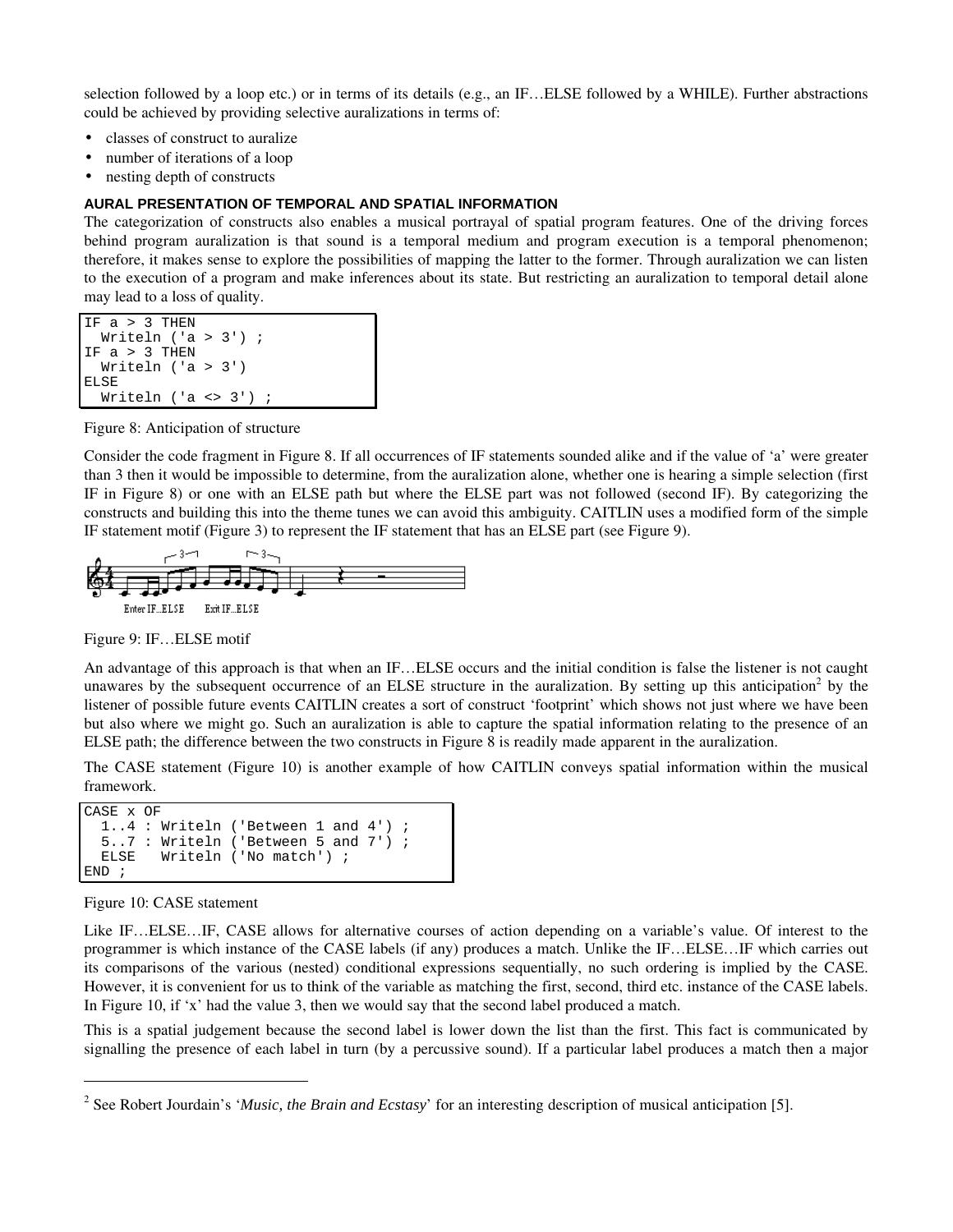chord is also sounded. The resultant auralization gives the effect of the computer stepping over each label in turn until the end (or ELSE part) is reached or a match occurs.

Another spatial element that can be mapped to sound is construct nesting. Programmers show this visually by indenting the code for each level of nesting. Currently CAITLIN represents nesting depth by increasing the octave of nested components. However, it only takes five or six levels of nesting before the pitch becomes too high to be useful. Other possible mappings include position within the stereo field or using background drones for each construct. There are limitations with each approach and further research will be conducted into how best to map nesting to music.

# **EXPERIMENT**

# **Note: at time of going to press the experiment is still in progress. Results will be made available at a later date.**

To determine whether this hierarchical design approach is useable a small study is being conducted. The aim is to determine whether having heard an example auralization of the iteration and selection classes the subjects could then assign other auralizations to their correct class type. A similar test to that previously described [8] will be performed to see if the new leitmotif designs improve performance in describing a program's structure from its auralization.

The study comprises six experiments. The aims of these are, respectively:

- 1. To determine whether the two basic types of construct auralization (iteration and selection) are sufficiently distinct for the average user.
- 2. To determine whether subjects can identify individual constructs after training.
- 3. To determine whether subjects can identify the various constructs used in short programs where no construct nesting is employed.
- 4. To determine whether subjects can identify the various constructs used in short programs where combinations of sequential and nested constructs are used.
- 5. By repeating test 2, to see whether subjects' identification of constructs improved after the repeated exposure given by the intervening tests.
- 6. To determine whether choice of musical timbre plays a significant role on subjects' ability to discriminate between auralizations.

The subjects will complete a short questionnaire at the start of the study to determine their level of musical training. In each of the six tests, the auralizations are presented in random order to each individual subject.

#### **RESULTS**

Results from the tests will be analysed to see if there is any support for the ideas set out in the paper. It is expected that subjects will tend to correctly classify the class of each auralization. We will also examine the results to see if a learning effect is evident over the duration of the experiment. We anticipate an improvement in the accuracy of construct recognition using the new motifs. As ambiguities of the first system have been (we hope) removed, the identification of nesting involving selections should improve [8].

# **CONCLUSION**

In theory aspects of program structure can be mapped to music. We expect the experimental results to bear this out<sup>3</sup>. The next stage of the project will involve refining the system in the light of these results followed by a further set of experiments involving novice programmers undertaking debugging problems. Also, thorough investigation of the best way to present construct nesting needs to be undertaken—depth of nesting can theoretically be mapped to octave position, stereo imaging, or even multiple background drones could be used, one for each nested construct. The major difficulty with program nesting is that this is a spatial feature rather than a temporal one and so is harder to represent musically. Music is geared more towards temporal rather than spatial aspects. However, the chord is a spatial structure in music and so perhaps there is scope for its use here.

#### **REFERENCES**

-

- 1. Alty, J. L., Can We Use Music in Computer-Human Communication?, in *People and Computers X*, D. Diaper and R. Winder, Eds. Cambridge University Press: Cambridge, 1995.
- 2. Alty, J. L., Vickers, P. and Rigas, D., Using Music as a Communication Medium, in *Proc. CHI97 Conference on*

<sup>&</sup>lt;sup>3</sup> See http://www.cms.livjm.ac.uk/www/homepage/cmspvick/caitlin/caitlin.htm for the latest information on the CAITLIN system. Results of the experiment will be shown here and also in the on-line version of the ICAD proceedings.